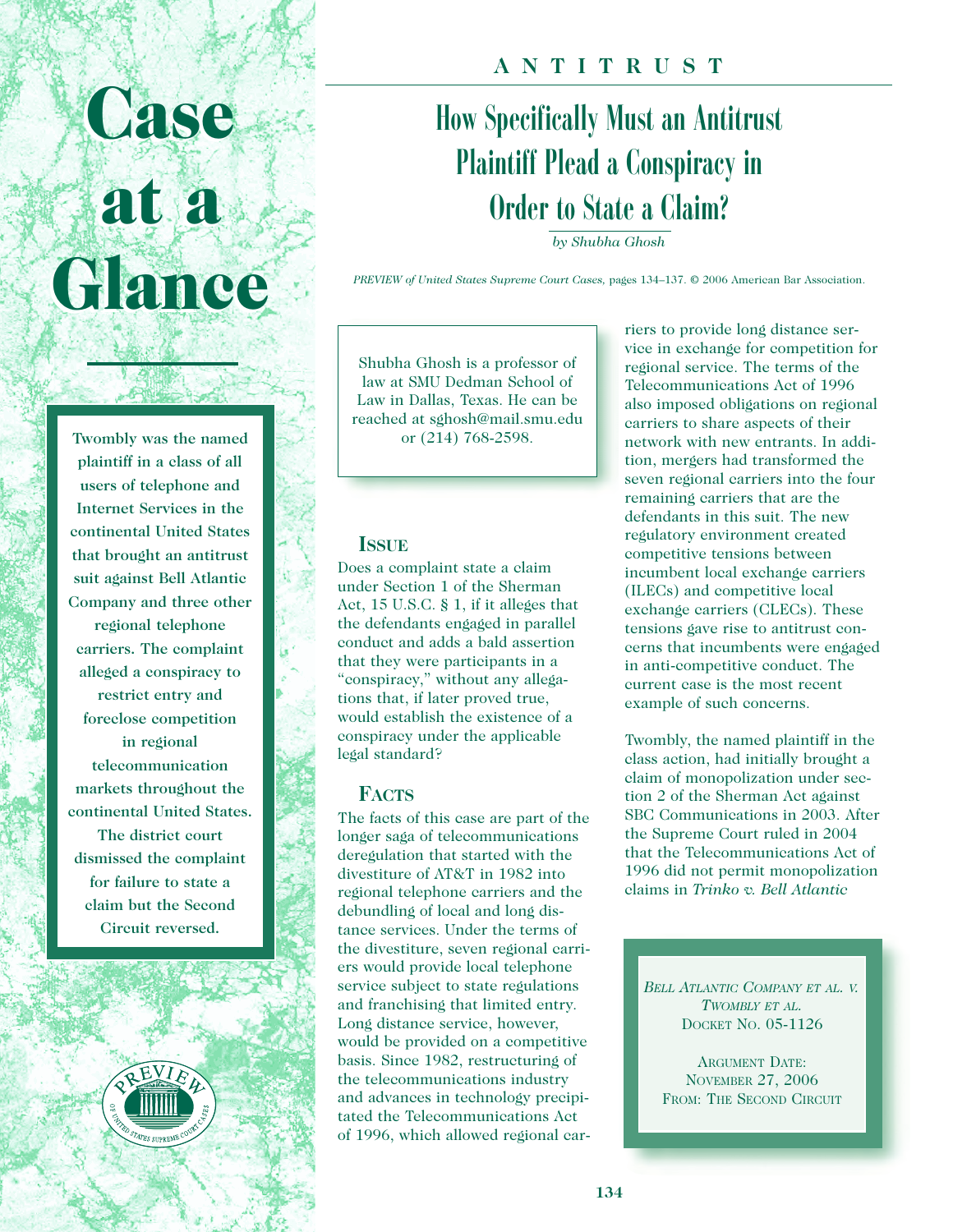

#### *Corp.,* 540 U.S. 398 (2004),

Twombly abandoned his 2003 complaint and pursued the claim of a conspiracy to restrict entry under section 1 of the Sherman Act that is at issue in this case. The complaint alleged a conspiracy based upon "information and beliefs" based on lack of competition in the marketplace and parallel conduct among the incumbent carriers that the defendants had entered into an agreement to restrict entry into the marketplace. The complaint also alleged that competition is possible in the marketplace and that the benefits of competition would be revealed if defendants had not imposed barriers to entry. Furthermore, the plaintiffs alleged that the structure of the industry and the marketplace permitted an anti-competitive agreement to be effective. The complaint noted that the incumbents failed to compete with other incumbents in their regional market, suggesting the existence of an agreement.

#### **CASE ANALYSIS**

At issue in this case is whether the district court properly dismissed Twombly's complaint for failure to state a claim under Federal Rules of Civil Procedure (FRCP) Rule 12(b)(6). The court held that under FRCP Rule 8(a), the plaintiffs had to allege facts that, drawing all inferences in favor of the plaintiff, would establish the existence of an agreement. An antitrust plaintiff, according to the district court, cannot simply make a "bare bones" allegation of a conspiracy. Instead, a plaintiff must allege facts that, given the nature of the market, render the defendants' parallel conduct, and the resultant state of the market, suspicious enough to suggest that the defendants are acting pursuant to a mutual agreement rather than their individual self-interest. The district court concluded that since it is within the self-interest of each

incumbent to stave off competition, the absence of competition is not necessarily the result of an agreement. In addition, the failure of incumbents to enter into the regional markets of other incumbents, in general, might suggest an agreement. But the district court, reviewing the history of telecommunications deregulation, concluded that the absence of competition was the result of the structure of the industry, particularly the creation of regional carriers, rather than the result of an agreement.

The United States Court of Appeals for the Second Circuit reversed, finding that the district court had applied the incorrect standard for dismissal. According to the Second Circuit, a bald assertion of conspiracy coupled with allegations of parallel conduct was sufficient to state a claim under the Federal Rules of Civil Procedure. To dismiss a complaint for antitrust conspiracy, a district court would have to find that there are "no set of facts" that would allow the plaintiff to prove that the parallel conduct was the product of an agreement rather than coincidence. In light of this standard, the Second Circuit did not need to address the district court's analysis that the parallel conduct could be the result of self-interest, rather than agreement. Furthermore, the Second Circuit noted that the plaintiffs had presented the temporal and geographic boundaries of the alleged conspiracy and had identified the key participants. This was sufficient, according to the court of appeals, to state a claim even though specific instances of conspiratorial conduct had not been identified. The Second Circuit concluded that a difficult balance had to be struck between giving the plaintiff access to the courts and the burdens on the defendants and the courts of the discovery process and on the manner in which business is

conducted. But if that balance is to be struck differently it is up to Congress or the Supreme Court.

Bell Atlantic and the other petitioners urge the Supreme Court to reverse the Second Circuit. Their argument rests on both an interpretation of the Federal Rules of Civil Procedure and antitrust precedent. Under Rule 8(a), the plaintiff must plead facts and not legal conclusions, the petitioners' argument begins. The sufficiency of the pleading, necessary to withstand a dismissal under Rule 12(b)(6) depends on the substantive legal standards underlying the claim. If the plaintiff is alleging antitrust conspiracy, the petitioners' argument continues, the plaintiff must allege sufficient facts to support a conclusion that the defendants agreed to act anticompetitively. The plaintiff can satisfy this burden by making direct allegations of a conspiracy or by asserting facts from which the court can draw the inference of a conspiracy. A court cannot draw such an inference from an assertion of parallel conduct without further factual allegations, the petitioners contend. The Second Circuit, therefore, was incorrect in sustaining the complaint on the mere possibility that the plaintiff can prove some facts that would support the inference of a conspiracy.

Instead, the petitioners' argument continues, following the Supreme Court's reasoning in *Matsushita Elec. Indus. Co. v. Zenith Radio Corp.,* 475 U.S. 574 (1986), the plaintiff must plead facts that would tend to exclude other plausible theories to explain the outcome. Thus the district court was correct to dismiss the complaint because the plaintiff had failed to allege any relevant facts. First, the plaintiff had failed to plead facts that would rule out unilateral conduct by each of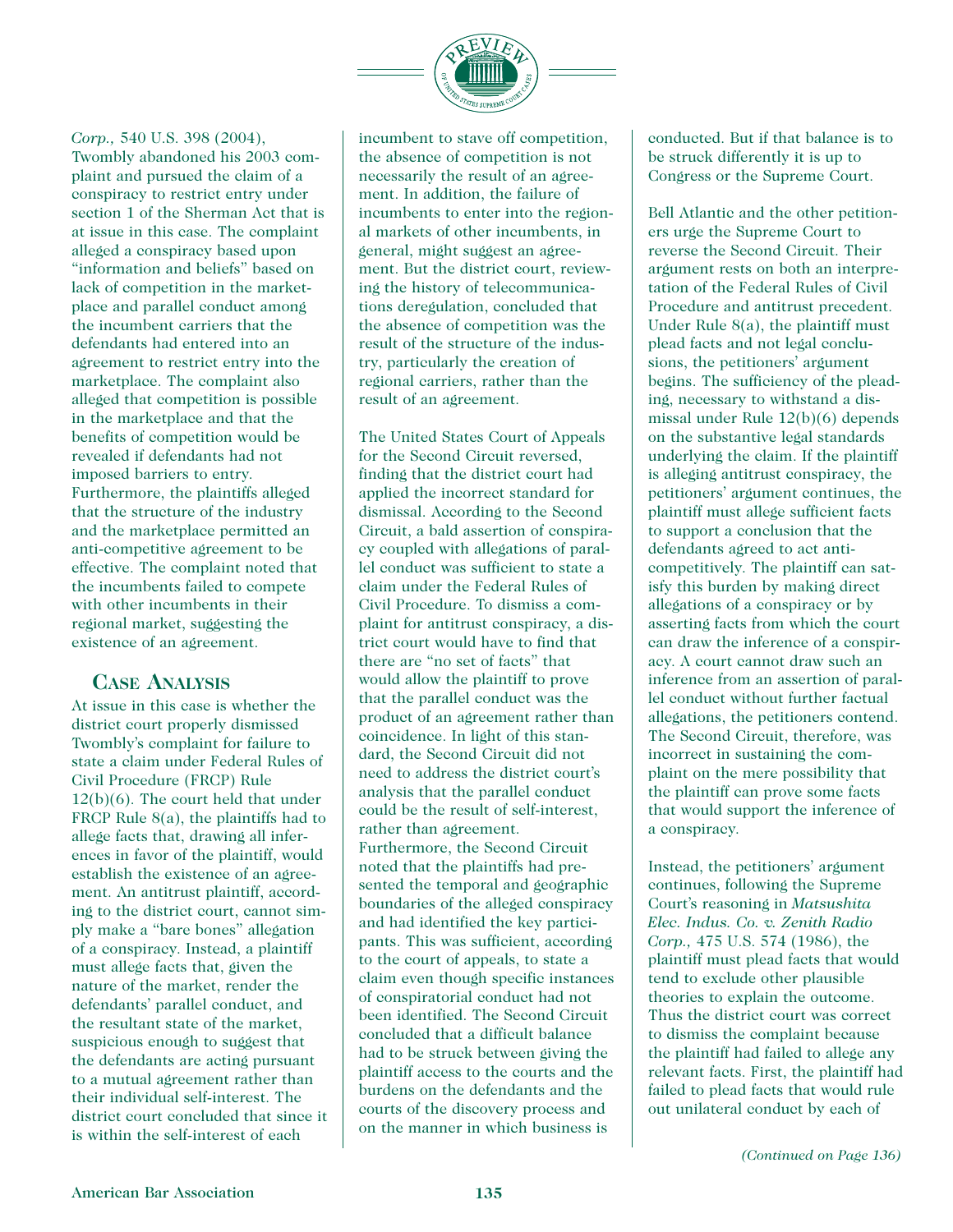

the independent carriers. Since the Supreme Court ruled that there was no duty to cooperate with new entrants in its 2004 *Trinko* decision, each incumbent carrier would find it in its own interest not to permit entry by new carriers. Therefore, the lack of competition in the marketplace is plausibly the result of unilateral behavior, as opposed to conspiracy. Second, the fact that no incumbent competes in the territory of another incumbent is consistent with unilateral behavior by the carriers. The risks and the technological investments involved in expanding the existing business into new territories would outweigh any gains from such expansion. Consequently, the plaintiff has not alleged any facts that would exclude plausible explanations based on unilateral conduct, rather than conspiracy.

The respondents, consisting of a class of users of telephone and Internet services in the continental United States represented by Twombly, contend that the petitioners (1) are ignoring a nearly 50-year precedent for the review of Rule  $12(b)(6)$  motions and  $(2)$  are misreading the Supreme Court precedent in *Matsushita,* which deals with the standard for summary judgment in an antitrust case. As for the standard for Rule 12(b)(6) motions, the respondents cite *Conley v. Gibson,* 355 U.S. 41 (1957), which established the standard used by the Second Circuit in reversing the district court's dismissal. Under *Conley,* the district court can dismiss if there are no set of facts under which a plaintiff's allegations would be plausible. As the Second Circuit's analysis shows, there could exist some set of facts that would support the allegations. The respondent urges that it should be allowed to proceed to discovery to have a chance to develop its case. While Federal Rules of Civil Procedure Rule 9 does require specific allegations of fact in some cases, the rule does not include antitrust cases, and Congress had not decided to include antitrust cases within the specificity requirements of Rule 9. Therefore, the heightened pleading standards advocated by the petitioner are inconsistent with precedent and the Federal Rules.

The respondents also resist the petitioner's move to extend the Supreme Court's precedent in *Matsushita* about summary judgment to a motion to dismiss for failure to state a claim. This argument is framed in terms of creating a context specific standard for heightened pleading requirements supported by the petitioners. The context specific standard would also conflict with the pleading requirements of Rule 9 and the standard in *Conley*. Furthermore, the contention that the *Matsushita* standard should apply to this case must be resisted since that was a case about summary judgment. A refrain in the respondents' argument is that they should be given the opportunity to develop their case through discovery. In addition, the respondents cite the solicitor general's brief in support of resisting the argument to extend *Matsushita*. The respondents, however, do contest the solicitor general's recommendation that simple and concise allegations of fact be dismissed as being too conclusory to support a claim. Such an approach, the respondents conclude, would conflict with the requirement under Rule 8(e)(1) of the Federal Rules of Civil Procedure that allegations be simple and concise.

In conclusion, the respondents urge the Court to uphold the Second Circuit's conclusion that allegations of parallel conduct are sufficient to state a claim. The respondents emphasize that the Second Circuit did recognize that some allegations

of parallelism might not be sufficient. In response to the recommendations of some amici that the Court adopt a "plus factor" requirement for pleadings based on allegations of parallel conduct, the respondents reject any formal, rulelike approach to pleadings and recommend a more flexible approach. The respondents conclude that under any plausible standard, they have met the pleading requirement by alleging the absence of competition in the market by new entrants and incumbents. Furthermore, the respondents address the petitioners' insinuation that their complaint is an attempt to circumvent the *Trinko* decision as unfounded and inconsistent with the chronology of the litigation.

#### **SIGNIFICANCE**

Almost all the antitrust practitioners I have spoken to view this as the most important Supreme Court case on antitrust since the *Matsushita* decision in 1986. That 20-year period has witnessed several changes in the antitrust and regulatory landscape that are touchstones for this important case.

First, there are the changes in the telecommunications industry, which have attempted to push both telephony and the provision of Internet Services into more competitive environments. As demonstrated by this case, and by the 2004 *Trinko* decision, consumers feel that changes are not fast enough and that there are impediments to the emergence of genuine competition. In *Trinko,* the Court expressed deference to congressional determinations on how to open up the industry and ruled against the consumers bringing a Section 2 claim, essentially on the grounds that such an antitrust claim was not permitted by the Telecommunications Act of 1996. In *Twombly,* the Court once again must decide the relationship